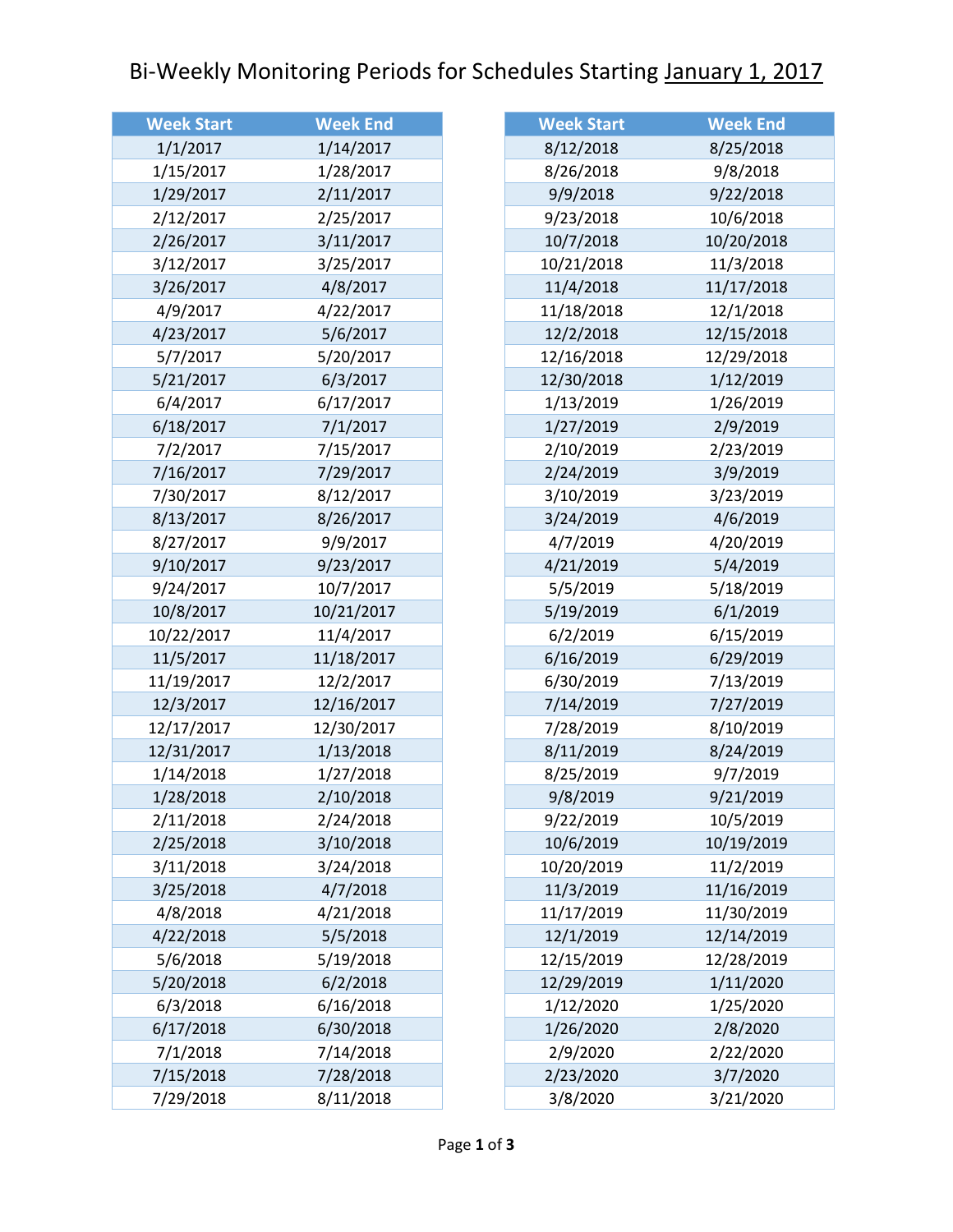## Bi-Weekly Monitoring Periods for Schedules Starting January 1, 2017

| <b>Week Start</b> | <b>Week End</b> |
|-------------------|-----------------|
| 3/22/2020         | 4/4/2020        |
| 4/5/2020          | 4/18/2020       |
| 4/19/2020         | 5/2/2020        |
| 5/3/2020          | 5/16/2020       |
| 5/17/2020         | 5/30/2020       |
| 5/31/2020         | 6/13/2020       |
| 6/14/2020         | 6/27/2020       |
| 6/28/2020         | 7/11/2020       |
| 7/12/2020         | 7/25/2020       |
| 7/26/2020         | 8/8/2020        |
| 8/9/2020          | 8/22/2020       |
| 8/23/2020         | 9/5/2020        |
| 9/6/2020          | 9/19/2020       |
| 9/20/2020         | 10/3/2020       |
| 10/4/2020         | 10/17/2020      |
| 10/18/2020        | 10/31/2020      |
| 11/1/2020         | 11/14/2020      |
| 11/15/2020        | 11/28/2020      |
| 11/29/2020        | 12/12/2020      |
| 12/13/2020        | 12/26/2020      |
| 12/27/2020        | 1/9/2021        |
| 1/10/2021         | 1/23/2021       |
| 1/24/2021         | 2/6/2021        |
| 2/7/2021          | 2/20/2021       |
| 2/21/2021         | 3/6/2021        |
| 3/7/2021          | 3/20/2021       |
| 3/21/2021         | 4/3/2021        |
| 4/4/2021          | 4/17/2021       |
| 4/18/2021         | 5/1/2021        |
| 5/2/2021          | 5/15/2021       |
| 5/16/2021         | 5/29/2021       |
| 5/30/2021         | 6/12/2021       |
| 6/13/2021         | 6/26/2021       |
| 6/27/2021         | 7/10/2021       |
| 7/11/2021         | 7/24/2021       |
| 7/25/2021         | 8/7/2021        |
| 8/8/2021          | 8/21/2021       |
| 8/22/2021         | 9/4/2021        |
| 9/5/2021          | 9/18/2021       |
| 9/19/2021         | 10/2/2021       |
| 10/3/2021         | 10/16/2021      |
| 10/17/2021        | 10/30/2021      |

| <b>Week Start</b> | <b>Week End</b> |
|-------------------|-----------------|
| 10/31/2021        | 11/13/2021      |
| 11/14/2021        | 11/27/2021      |
| 11/28/2021        | 12/11/2021      |
| 12/12/2021        | 12/25/2021      |
| 12/26/2021        | 1/8/2022        |
| 1/9/2022          | 1/22/2022       |
| 1/23/2022         | 2/5/2022        |
| 2/6/2022          | 2/19/2022       |
| 2/20/2022         | 3/5/2022        |
| 3/6/2022          | 3/19/2022       |
| 3/20/2022         | 4/2/2022        |
| 4/3/2022          | 4/16/2022       |
| 4/17/2022         | 4/30/2022       |
| 5/1/2022          | 5/14/2022       |
| 5/15/2022         | 5/28/2022       |
| 5/29/2022         | 6/11/2022       |
| 6/12/2022         | 6/25/2022       |
| 6/26/2022         | 7/9/2022        |
| 7/10/2022         | 7/23/2022       |
| 7/24/2022         | 8/6/2022        |
| 8/7/2022          | 8/20/2022       |
| 8/21/2022         | 9/3/2022        |
| 9/4/2022          | 9/17/2022       |
| 9/18/2022         | 10/1/2022       |
| 10/2/2022         | 10/15/2022      |
| 10/16/2022        | 10/29/2022      |
| 10/30/2022        | 11/12/2022      |
| 11/13/2022        | 11/26/2022      |
| 11/27/2022        | 12/10/2022      |
| 12/11/2022        | 12/24/2022      |
| 12/25/2022        | 1/7/2023        |
| 1/8/2023          | 1/21/2023       |
| 1/22/2023         | 2/4/2023        |
| 2/5/2023          | 2/18/2023       |
| 2/19/2023         | 3/4/2023        |
| 3/5/2023          | 3/18/2023       |
| 3/19/2023         | 4/1/2023        |
| 4/2/2023          | 4/15/2023       |
| 4/16/2023         | 4/29/2023       |
| 4/30/2023         | 5/13/2023       |
| 5/14/2023         | 5/27/2023       |
| 5/28/2023         | 6/10/2023       |